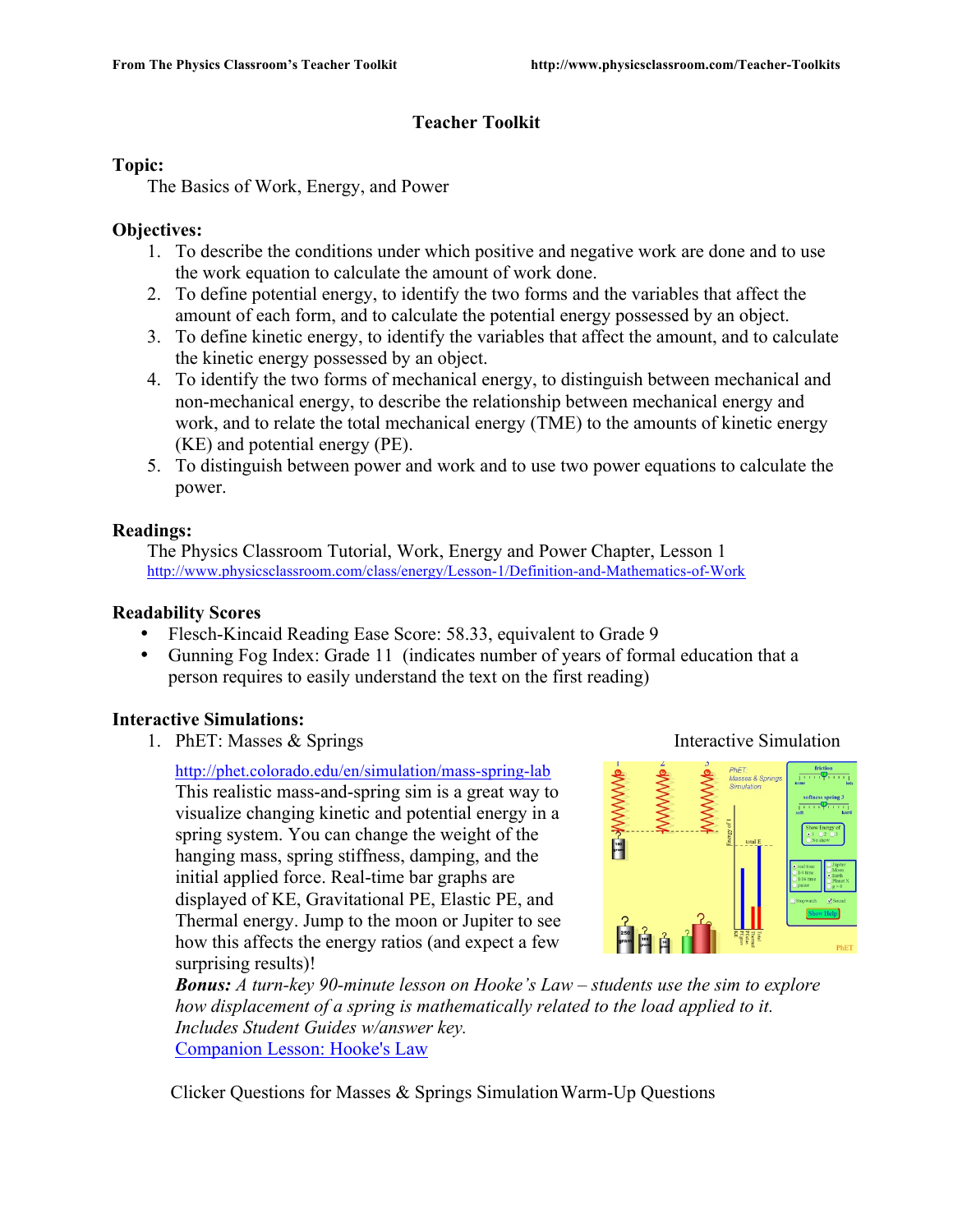### Masses & Springs: Clicker Questions

This set of 9 warm-up questions is available in pdf or Power Point format. Choose the PPT for access to answer key. The author, Trish Loeblein, is a PhET Gold Star winning teacher-contributor. This presentation was developed specifically to accompany the PhET simulation "Masses & Springs".

A spring is hanging from a fixed wire as in the first picture on the left. Then a mass is hung on the spring and allowed to oscillate freely (with no friction present). Answers A-D show different positions of the ma ass as it was oscillating



7. Where is the kinetic energy zero?

Excerpt from slide presentation by Trish Loeblein:<br>Clicker Questions for "Masses & Springs" Simulation

2. It's All Uphill Physics Interactive

http://www.physicsclassroom.com/Physics-Interactives/Work-and-Energy/Its-All-Uphill

The It's All Uphill Interactive provides a tool to investigate the effect of an incline angle upon the amount of work (and amount of force) required to pull a cart up the incline at constant speed. The cart is elevated to the same height on each trial. The force applied to the cart is displayed on the screen and the displacement of the cart can be measured. This HTML5 Interactive works well on tablets such as the iPad, Chromebooks, and traditional desktop



and laptop devices. The Interactive is accompanied by a lab sheet for use in the classroom.

3. PhET Simulation: The Ramp Computer Lab or Flipped Lesson

http://phet.colorado.edu/en/simulation/the-ramp In this simulation, students push common objects of various masses up an incline to explore the relationship of applied force, work, and energy. They can control the angle of the ramp, friction, and amount of applied force. Detailed graphs of work and energy are simultaneously displayed. *Accompanying Lesson Plan:*

Companion Teacher Lesson: "The Ramp" This is a fully turn-key 50-minute activity,



authored by a high school teacher, to accompany PhET's simulation "The Ramp". The lesson objective is focused (thus appropriate for a flipped lesson): How is the angle of inclination of a ramp related to forces acting on the object moving on the ramp?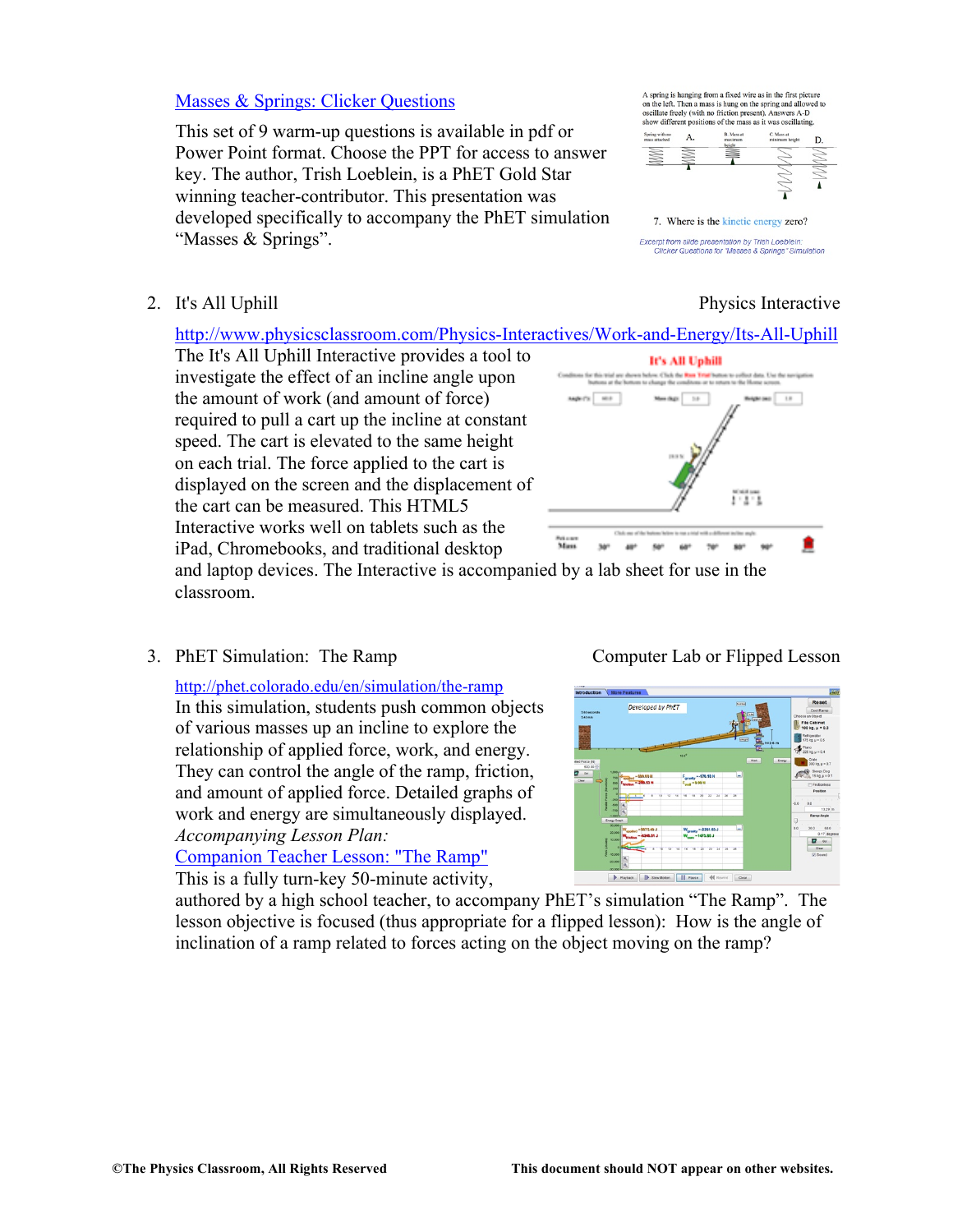### http://www.thephysicsfront.org/items/detail.cfm?ID=8227

This interactive model explores the relationship between kinetic, potential, and total energy. Students drag markers to create a 1-D curved track, then drag the motion marker to set an initial position. The "hills" can be large or small in height. Click Play and watch the object travel along the user-created curve. Bar graphs of KE, PE, and total energy are displayed in real time alongside the curve.

5. Virtual Trebuchet

## http://virtualtrebuchet.com/#simulator

We like this free simulator because it's simple to use, yet introduces a plethora of conditions. You can set the length of the short arm and long arm, length of the weight, height of the pivot, mass and inertia of the arm, mass of the projectile, ratio of the pivot/arm's center of gravity, mass of the counterweight, wind speed, and release angle. It includes a short tutorial section and links to user-contributed projects.

### **Video and Animation:**

1. PBS Learning Media: Energy Transfer in a Trebuchet Warm-Up Video

http://www.pbslearningmedia.org/resource/hew06.sci.phys.maf.trebuchet/energy-transfer-in-a-trebuchet/

This entertaining short video features a team of engineers who recreate a medieval trebuchet using only technologies available in the Middle Ages. The design team started with small physical models, ending with a massive device that hurls a piano. It promotes understanding of the mechanical advantage of levers and the importance of modeling a process before implementing a design (the first model was

wobbly and dangerous). It also does a good job of exploring the advantage of the offcenter pivot point of the lever and the purpose of the heavy counterweight (which revolutionized catapult-type projectile warfare).

2. Trebuchet Physics: Make Your Trebuchet Throw Farther 6-minute Video

https://www.youtube.com/watch?annotation\_id=annotation\_884461847&feature=iv&src\_vid=hwkFCnEzK3Y&v=8hAX72Xgf1U

We figured you already have your favorite videos of punkin' chunkin' or projectile launching competitions. But you probably haven't seen anything quite like this 6-minute video that explores useful tricks to make a more successful trebuchet design. It introduces

### 4. Energizer Model Computational Model









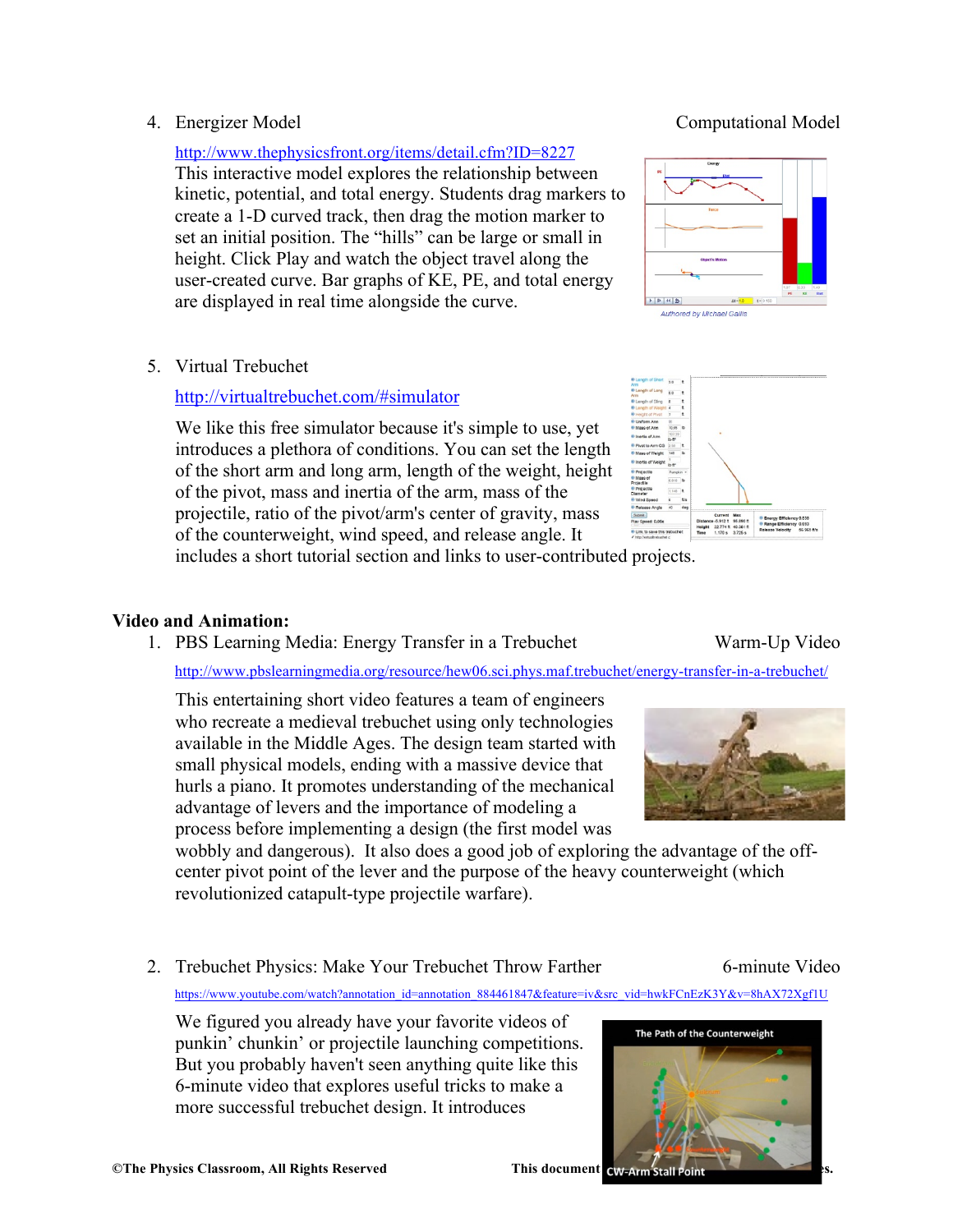diagrams showing the medieval trebuchet design vs. the modern floating arm trebuchet, and brings in the relevant math as well.

### 3. Smarter Every Day: The Physics of Slingshots 7-minute Video

https://www.youtube.com/watch?v=1v4TEX2erog&list=UU6107grRI4m0o2-emgoDnAA

Mechanical Engineer Destin Sandlin works with a high-speed Phantom camera to bring you great slowmotion views of slingshots in action. The photography is fantastic, but the physics explanation is where the rubber meets the road in this video. Destin uses a graph of Potential and Kinetic Energy vs. Displacement to illustrate the total energy of the slingshot system. Next, he conducts a trial to see which design gives the best performance: a straight



band or a tapered band with less material. The Phantom Cam lets you do video analysis to see the results. Excellent resource for blending engineering and physics.

### **Related Physics Education Research (***Free Download)* **Research Paper**

Energy as a Substancelike Quantity that flows: Theoretical Considerations and Pedagogical Consequences, by Eric Brewe, Phys. Rev. ST Phys. Educ. Res. 7 (2), 021006 (2001)

http://www.compadre.org/PER/document/ServeFile.cfm?ID=11936&DocID=2847

Did you know that some prominent people in physics education are suggesting a complete reorganization in how we teach energy? Physics educator Eric Brewe discusses the approach, in which "energy-as-a-substance" is the central feature of the course. This framework includes early incorporation of energy into the curriculum to emphasize energy's role in modeling physical systems and as the schema for analysis of systems. This energycentric approach has received recent attention as a more cohesive way for students to understand the relationship between force and energy.

## **Physlets: Animation-Based Illustrations and Explorations**

1. Physlet Physics: Constant Forces

http://www.compadre.org/Physlets/mechanics/illustration6\_2.cfm

Kinetic friction will always oppose motion, so it will always reduce kinetic energy. This animation lets students explore change in kinetic energy as a moving mass experiences frictional force. The mass can be changed from 50-500 km, the applied force can be changed from 0-1000 N, and the coefficient of friction



can be set between 01.-0.3. The animation is a great conceptual resource, or it can be used to more deeply explore the formula for Change in KE. Detailed background information explains how to use the data tables to calculate change in KE.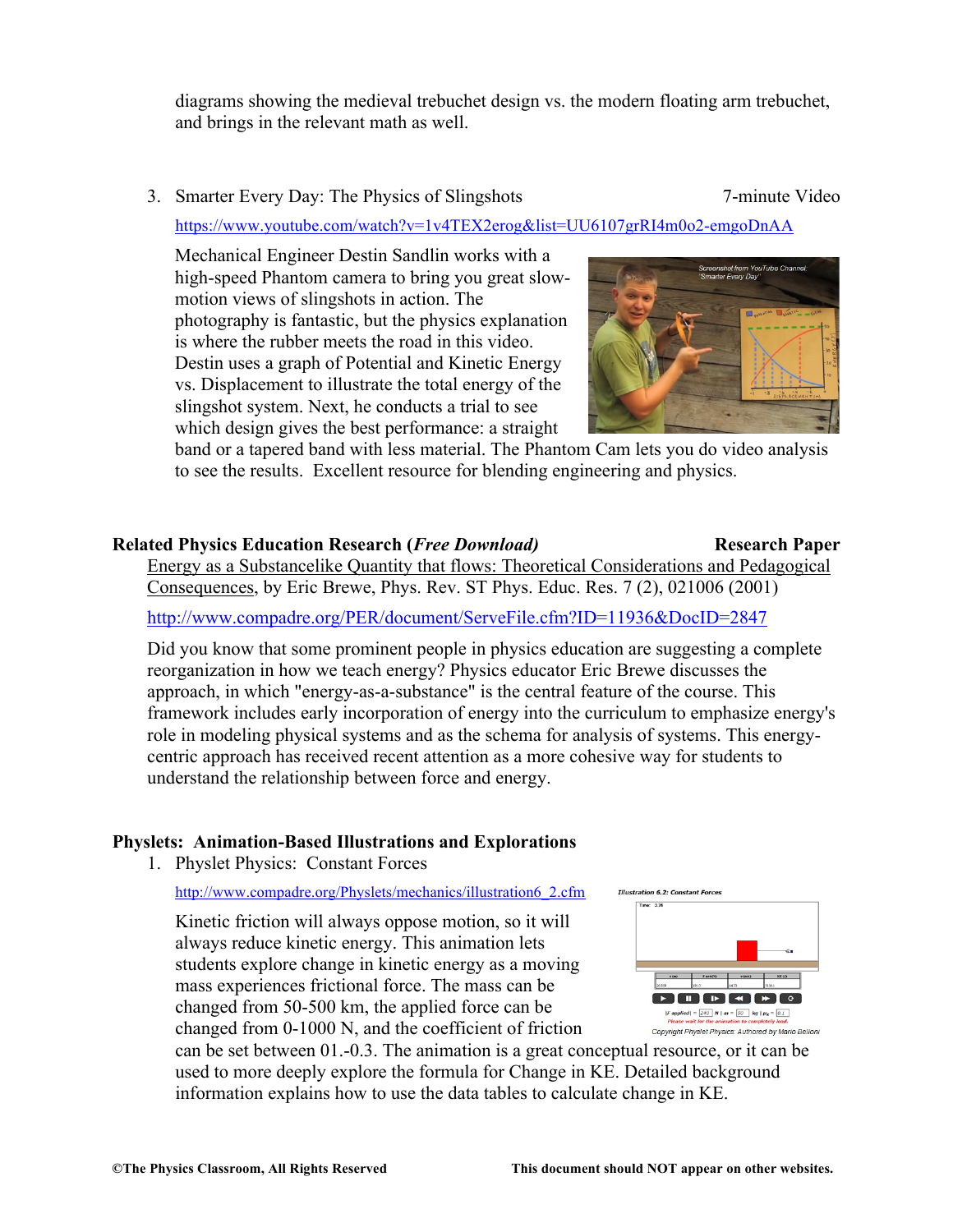2. Physlet Physics: An Operational Definition of Work

http://www.compadre.org/Physlets/mechanics/ex6\_1.cfm

This Physlet exploration (with accompanying worksheet) promotes understanding of the relationship between applied force and work done. Apply a smaller or larger force and watch the graph of [F] cos(theta) vs. Position. What happens when you change the mass? Can you make the kinetic energy negative?

3. Physlet Physics: Work Done by a Spring

http://www.compadre.org/Physlets/mechanics/illustration6\_4.cfm

Simple, yet mathematically elegant animation for helping students visualize why the Work-Energy Theorem works in calculating spring force. You can change the initial position and the spring constant. The animation is accompanied by a wellcrafted text description of what's going on.







Physlet Physics Illustration 6.2: Springs Authored by Wolfgang Christia

### **Labs and Investigations:**

- 1. The Physics Classroom, The Laboratory, It's All Uphill Students investigate the effect of the angle of incline upon the amount of force and the work done in pulling a cart up a hill to the same height at a constant speed.
- 2. The Physics Classroom, The Laboratory, It's All Uphill The Sequel Students pull a cart up an inclined plane at a constant speed to varying heights and investigate the effect of the height upon the amount of work done.
- 3. The Physics Classroom, The Laboratory, Powerhouse Students determine their power rating by timing their path up a flight of stairs.
- 4. The Physics Classroom, The Laboratory, Marble Energy A marble rolls down an inclined ruler, hits a note card and rolls to a stop. Students investigate the effect of release location on the distance that the note card is moved before the marble stops rolling.
- 5. The Physics Classroom, The Laboratory, Marble Energy II Similar to the above lab but students investigate the effect of the incline angle upon the distance that the note card is moved.

Link: http://www.physicsclassroom.com/lab/index.html#energy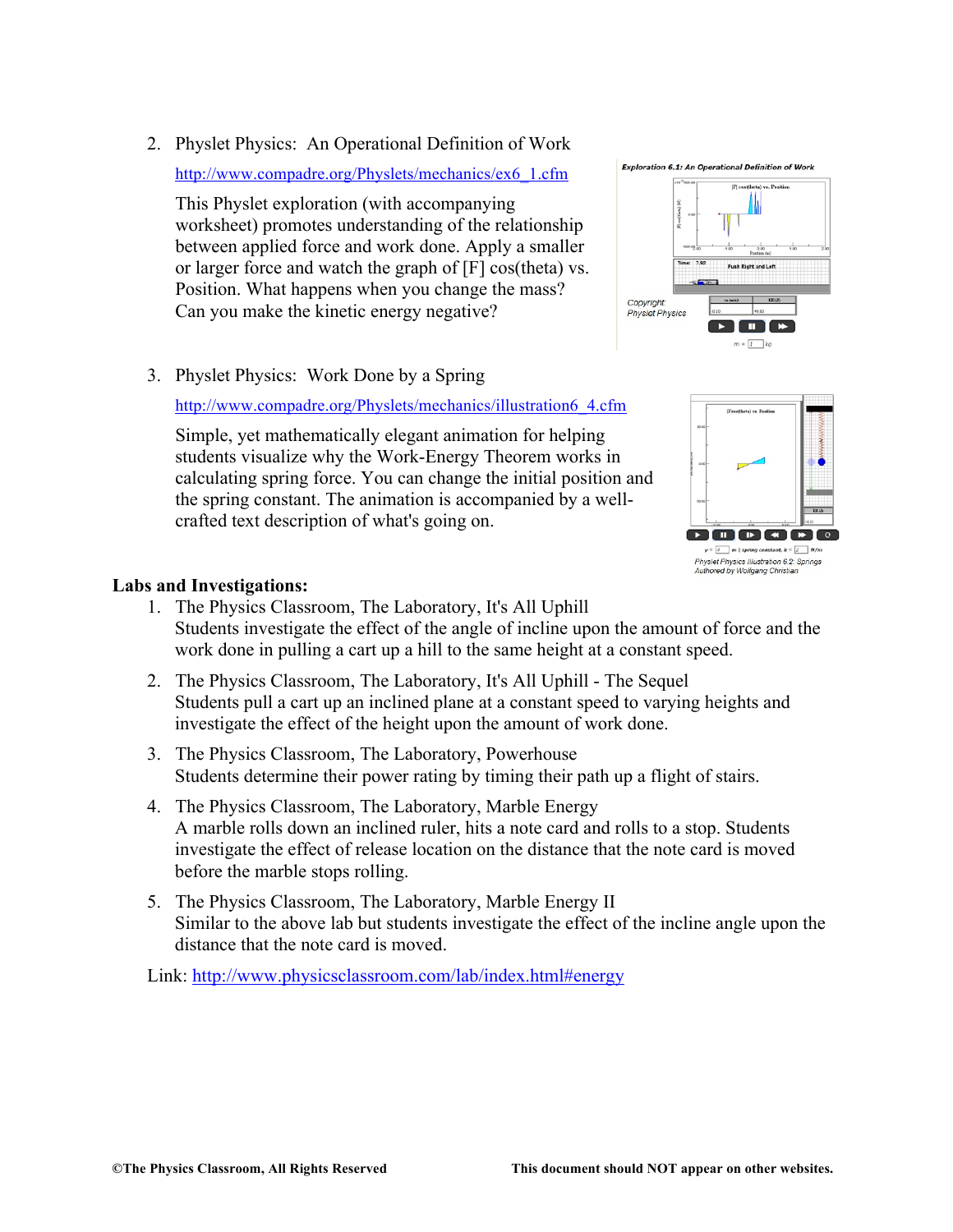### **Project-Based Learning Module**

1. GreenLearning-Canada: Build A Wind Turbine Lesson Module

http://www.re-energy.ca/wind-turbine

This web page provides step-by-step instructions for building a vertical axis wind turbine in secondary classrooms. The 17-page construction plans may be freely downloaded and are organized for first-time builders. All of the materials are readily available in hardware or grocery stores. *Note: Wind turbines work by using an internal generator to convert the mechanical energy of the spinning turbine shaft into electricity. This particular project is modeled after the Savonius rotor system, which uses drag -- not lift -- to capture energy for making electricity. Although it isn't as efficient as a conventional horizontal axis turbine, it is much easier to build.*



*Companion Animated Video* shows how a modern wind turbine converts kinetic energy from wind into mechanical energy that drives a mater shaft in powering a generator. Inside the generator, an electromagnet converts the mechanical energy to electrical energy. http://fwee.org/nw-hydro-tours/how-wind-turbines-generate-electricity/

*Extra Support:* Below is a web page that provides a mathematical formula for the power delivered by a wind generator. It explains how the formula is related to transformation of energy among the system's components: Calculating Power Delivered by a Wind Generator

### **Minds On Physics Internet Modules:**

The Minds On Physics Internet Modules are a collection of interactive questioning modules that target a student's conceptual understanding. Each question is accompanied by detailed help that addresses the various components of the question.

- 1. Work and Energy module, Ass't WE1 Work
- 2. Work and Energy module, Ass't WE2 Power
- 3. Work and Energy module, Ass't WE3 Kinetic and Potential Energy
- 4. Work and Energy module, Ass't WE4 Total Mechanical Energy

Link: http://www.physicsclassroom.com/mop

### **Concept Building Exercises:**

- 1. The Curriculum Corner, Work, Energy and Power, Work
- 2. The Curriculum Corner, Work, Energy and Power, Power
- 3. The Curriculum Corner, Work, Energy and Power, Work and Power Calculations
- 4. The Curriculum Corner, Work, Energy and Power, Energy

Link: http://www.physicsclassroom.com/curriculum/energy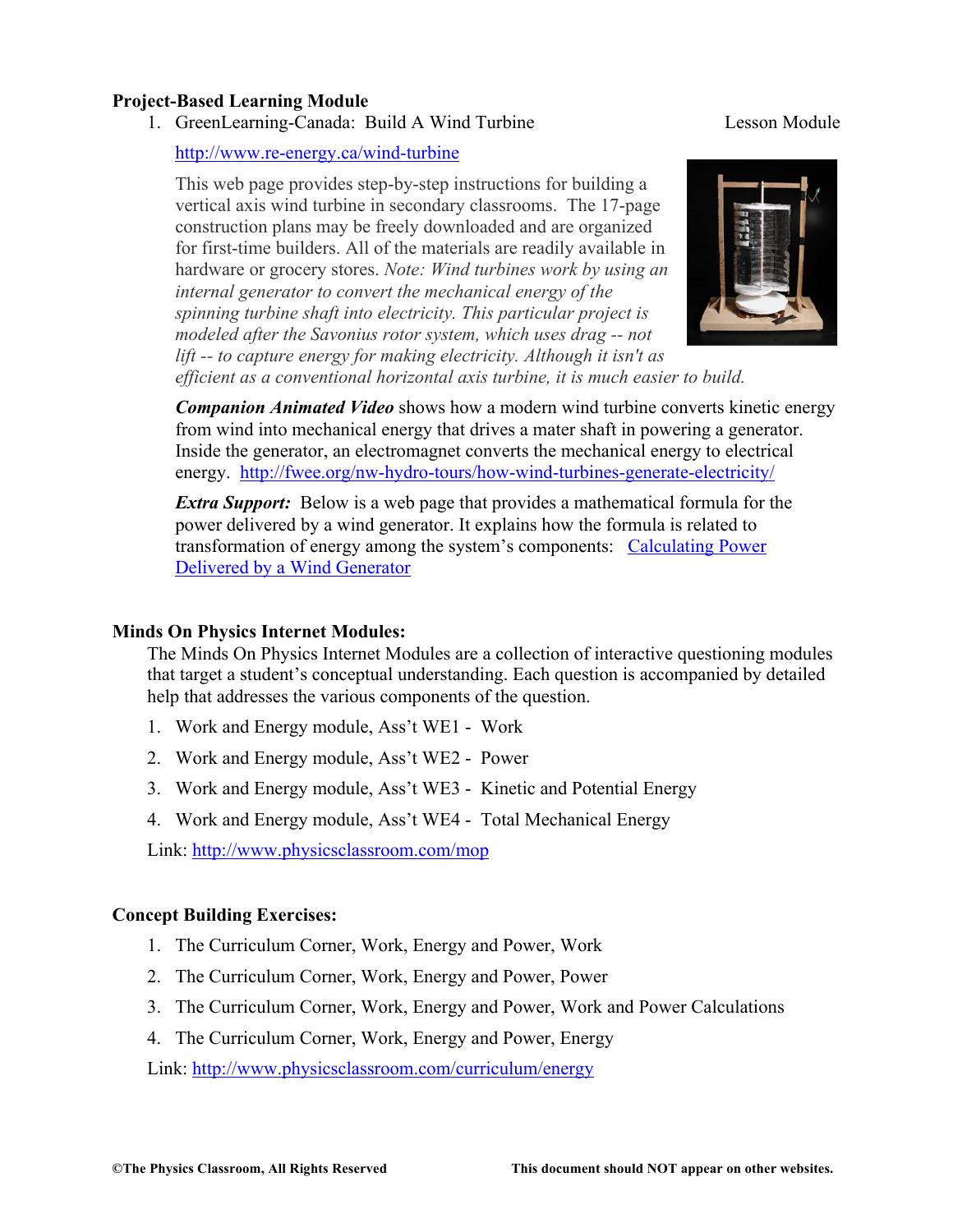### **Problem-Solving Exercises:**

1. The Calculator Pad, Work, Energy, and Power, Problems #1 - #14

Link: http://www.physicsclassroom.com/calcpad/energy/problems

## **Science Reasoning Activities:**

1. Hot Wheels Stopping Distance Link: http://www.physicsclassroom.com/reasoning/energy

## **Real Life Connections:**

1. Sankey Diagrams 1. Sankey Diagrams 1. Sankey Diagrams 1. Nisualization Tools

http://www.sankey-diagrams.com/

Sankey diagrams are a specific type of flow chart in which the width of arrows is proportional to the flow quantity. They are often used to visualize energy transfers between processes or systems. This website shares hundreds of Sankey diagrams available for free download and offers links to open source Sankey



Diagram builders available for free. You can search by keyword to find diagrams specific to energy flow. For example, we found the following diagram by searching on "Energy flow in turbines".

http://www.sankey-diagrams.com/what-it-takes-to-power-a-bulb/

GREAT way for students to visualize flow of energy in systems and to see that energy is never "lost", but often is converted to less useful forms.

2. Walk Through a Hydroelectric Plant Interactive Image Set

## http://fwee.org/nw-hydro-tours/walk-through-a-hydroelectric-project/

This virtual tour takes you through a hydroelectric power plant. It begins as water from a reservoir flows through a large pipe at the bottom of a dam and acts to power a giant turbine. The images clearly illustrate two types of energy transformation: 1) Gravitational potential energy transforms to mechanical energy when rushing water turns the turbine, and 2) Mechanical energy is transformed to electrical



energy by the excitation of electrons within magnets in the turbine shaft.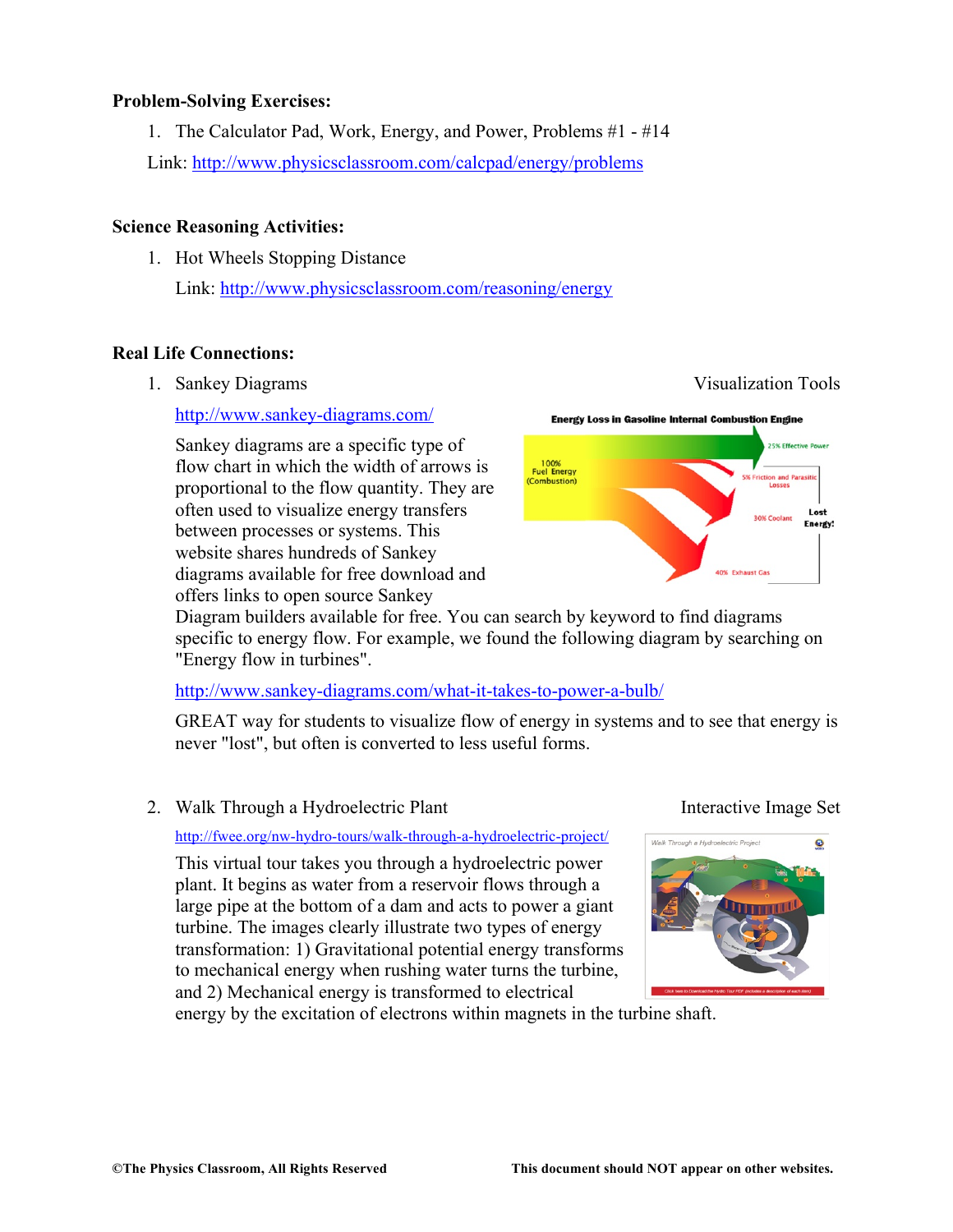### **Interactive Homework Problems**

The problems below were crafted by the University of Illinois Physics Education Research Group (PER). They use a scaffolded approach to problem-solving that involves three steps:

- 1. conceptual analysis of the key ideas,
- 2. strategic analysis of methods to consider for solving the problem, and
- 3. help with the calculations.

Probing questions are used to guide students step-by-step through the problem-solving process without spoon feeding. The "help" sequence is user-activated and provides immediate feedback through each step of the exercise. Immediate feedback is received for both correct and incorrect responses.

1. PER Interactive Problem: Bobsled Digital Homework Problem

http://per.physics.illinois.edu/per/IE/ie.pl?phys101/ie/06/bobsled

This problem relates to net displacement of a bobsled completing a double-hill run. It's designed to promote understanding of how to use the Work-Energy Theorem to solve problems that would be difficult or

impossible using the kinematic equations. Given are mass, coefficient of friction, and height of each hill. The student's task is to figure out the stopping distance once the bobsled reaches the horizontal plateau.

2. PER Interactive Problem: Pulley and Two Masses Digital Homework Problem

http://per.physics.illinois.edu/per/IE/ie.pl?phys101/ie/06/p2m

In this problem, a cart and a block are connected by a string passing over an ideal pulley. Students are given the mass of both objects and distance of motion. Their task is to determine the work done on the cart by the string. We like this problem because students choose whether to solve the it using Newton's Second Law or the Work-Kinetic Energy Theorem.

### **Common Misconceptions**

1. Work is Always Done When an Object Moves

For positive work to be done on an object, a force must be causing the object to move. An object set in motion will continue in motion at a constant speed; an unbalanced force is not required to keep such an object going. Thus, an object can move not have a force *causing* its motion at that instant in time.

2. Work is Always Done When a Force is Applied

It is not sufficient that a force be applied in order for work to be done. One can push against a wall for a considerable length of time without doing work on the wall. The force that is exerted on the object must be causing a displacement of that object in order for positive work to be done.



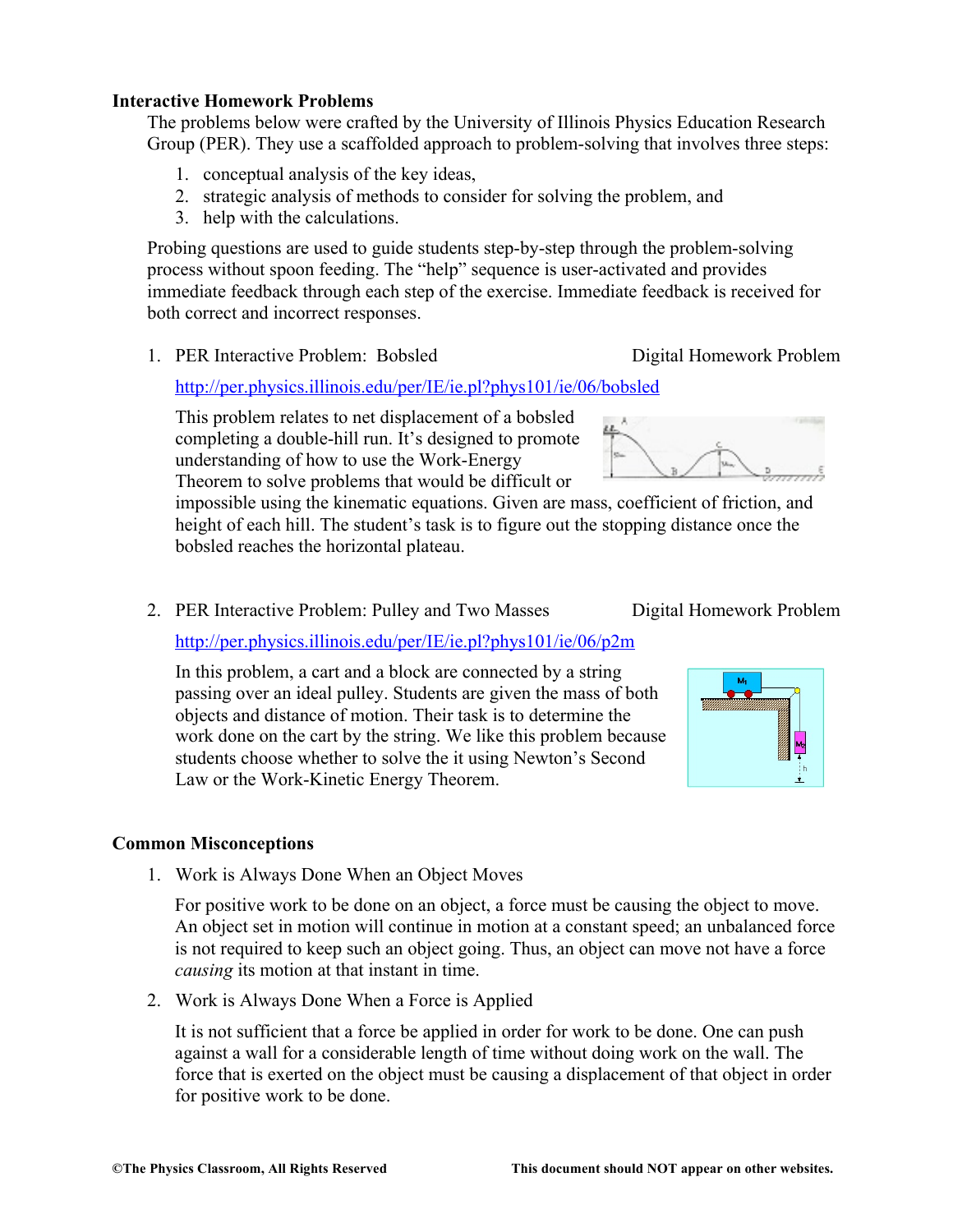3. Confusion of Power and Work

Work and power are related by quite different concepts. Power refers to the rate at which work is done. Students often compare the rate at which work is done with the amount of work that is done. Provide numerous opportunities for students to work through the distinction between these two concepts.

4. An Object At Rest Does Not Have Energy

Students can often be caught in the belief that an at-rest object does not possess any mechanical energy. Ignoring the concept of potential energy, students will view an object with no kinetic energy as an object with no mechanical energy.

### **Standards:**

# **A. Next Generation Science Standards (NGSS)**

## **Performance Expectations – Physical Science: Energy**

- **• Middle School MS-PS3-1**: Construct and interpret graphical displays of data to describe the relationships of kinetic energy to the mass of an object and to the speed of an object.
- **• High School HS-PS3-1**: Use or create a computational model to calculate the change in the energy of one component in a system when the change in energy of the other component(s) and energy flows in and out of the system are known.
- **• High School HS-PS3-3**: Design, build, and refine a device that works within given constraints to convert one form of energy into another form of energy.

## **Disciplinary Core Ideas – Physical Science: Energy – Definitions of Energy**

- **• Middle School MS.PS3.a.iii**: Motion energy is properly called kinetic energy; it is proportional to the mass of the moving object and grows with the square of its speed.
- **• Middle School MS.PS3.a.iv**: A system of objects may also contain stored (potential) energy, depending on their relative positions.
- **• High School HS-PS3.a.ii**: Energy is a quantitative property of a system that depends on the motion and interactions of matter and radiation within that system. That there is a single quantity called energy is due to the fact that a system's total energy is conserved, even as, within the system, energy is continually transferred from one object to another and between its various possible forms.
- **High School HS-PS3.a.iii:** At the macroscopic scale, energy manifests itself in multiple ways, such as in motion, sound, light, and thermal energy.

## **Disciplinary Core Ideas – Phys. Sci: Energy – Conserv'n of Energy/EnergyTransfer**

- **• Middle School MS-PS3.b.i:** When the motion energy of an object changes, there is inevitably some other change in energy at the same time.
- **• Middle School MS-PS3.c.i**: When two objects interact, each one exerts a force on the other that can cause energy to be transferred to or from the object.
- **• High School HS-PS3.b.ii**: Energy cannot be created or destroyed, but it can be transported from one place to another and transferred between systems.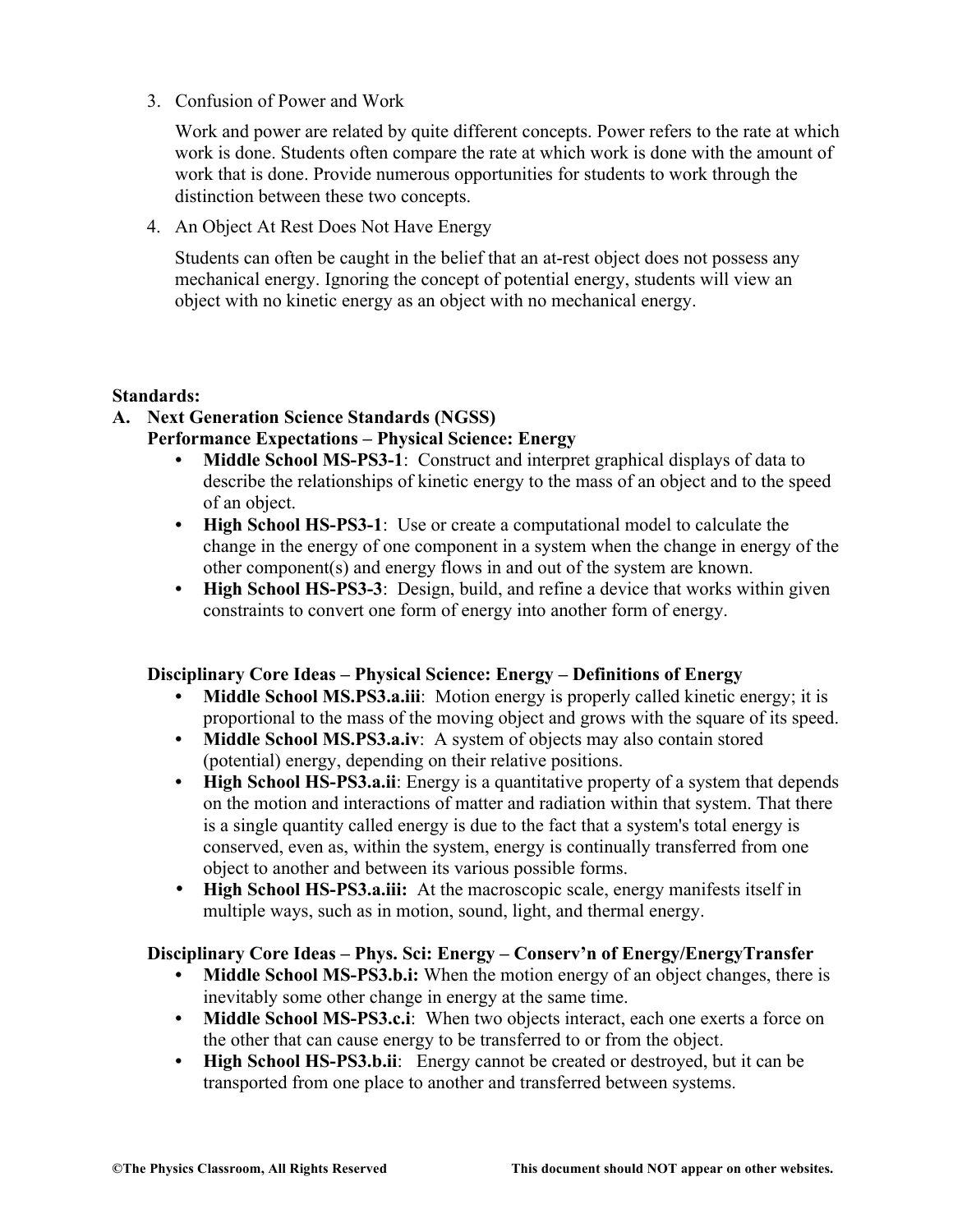**• High School HS-PS3.B.iii:** Mathematical expressions, which quantify how the stored energy in a system depends on its configuration (e.g. relative positions of charged particles, compression of a spring) and how kinetic energy depends on mass and speed, allow the concept of conservation of energy to be used to predict and describe system behavior.

## **Crosscutting Concepts**

## **Patterns:**

- **• Middle School:** Patterns can be used to identify cause and effect relationships.
- **• Middle School:** Graphs, charts, and images can be used to identify patterns in data.
- **• Middle School:** Patterns in rates of change and other numerical relationships can provide information about natural systems.

## **Cause and Effect**

- **Middle School:** Cause and effect relationships may be used to predict phenomena in natural systems.
- **• High School:** Systems can be designed to cause a desired effect.
- **• High School:** Cause and effect relationships can be suggested and predicted for complex natural systems by examining what is known about smaller-scale mechanisms within the system.

## **Systems and System Models**

- **• Middle School:** Models can be used to represent systems and their interactions, such as inputs, processes and outputs, and energy, matter, and information flows within systems.
- **• High School:** Models (e.g. physical, mathematical, computer models) can be used to simulate systems and interactions – including energy, matter, and information flows – within and between systems at different scales.

## **Energy and Matter**

- **• Middle School:** The transfer of energy can be tracked as energy flows through a designed or natural system.
- **Middle School:** Within a natural or designed system, the transfer of energy drives the motion and/or cycling of matter.
- **High School:** Changes of energy and matter in a system can be described in terms of energy and matter flows into, out of, and within that system.
- **High School:** Energy cannot be created or destroyed it only moves between one place and another, between objects and/or fields, or between systems.

## **Science and Engineering Practices**

## **Practice #2: Developing and Using Models**

- **•** Middle School: Develop a model to describe unobservable mechanisms.
- **•** High School: Use a model based on evidence to illustrate the relationships between systems or between components of a system.
- High School: Use a model to provide mechanistic accounts of phenomena.

## **Practice #3: Analyzing and Interpreting Data**